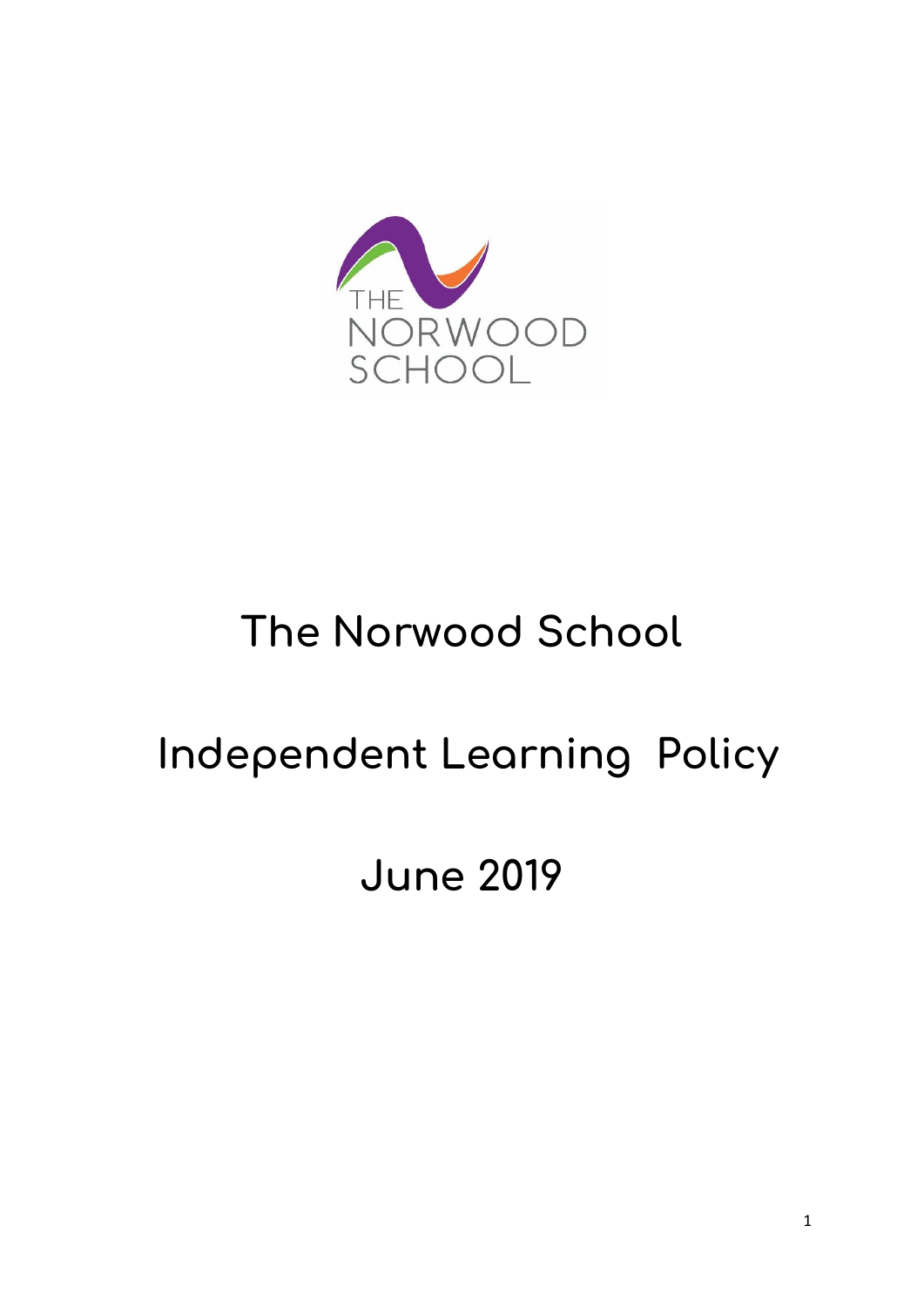

# **Independent learning Policy**

**(Draft)**

**June 2019**

# **Contents**

| 1. Aim/ rationale                                      |  |
|--------------------------------------------------------|--|
| 2.0. The Norwood School Independent<br>Learning model  |  |
| 2.1.0 Key Stage Three (7-9)                            |  |
| 2.1.1. Years 7 and 8 Independent Learning<br>Programme |  |
| 2.1.2 Year 9 Independent Learning<br>Programme         |  |
| 2.2. Key Stage Four Independent Learning<br>Programme  |  |
| 2.3. Key Stage Five Independent Learning<br>Programme  |  |
| 3.0. Expectations and Responsibilities                 |  |
| 3.1. Setting of Homework                               |  |
| 3.2. Monitoring and Feedback                           |  |
| 3.3. Facilitating Independent Study                    |  |
| 3.4. Promoting Reading                                 |  |
| 3.5. Promoting Numeracy                                |  |
| 3.4. Sanctions/ Rewards                                |  |
| Appendices                                             |  |
| Appendix 1: Time-management guidance<br>document       |  |
| Appendix 2: Exam preparation and<br>revision template  |  |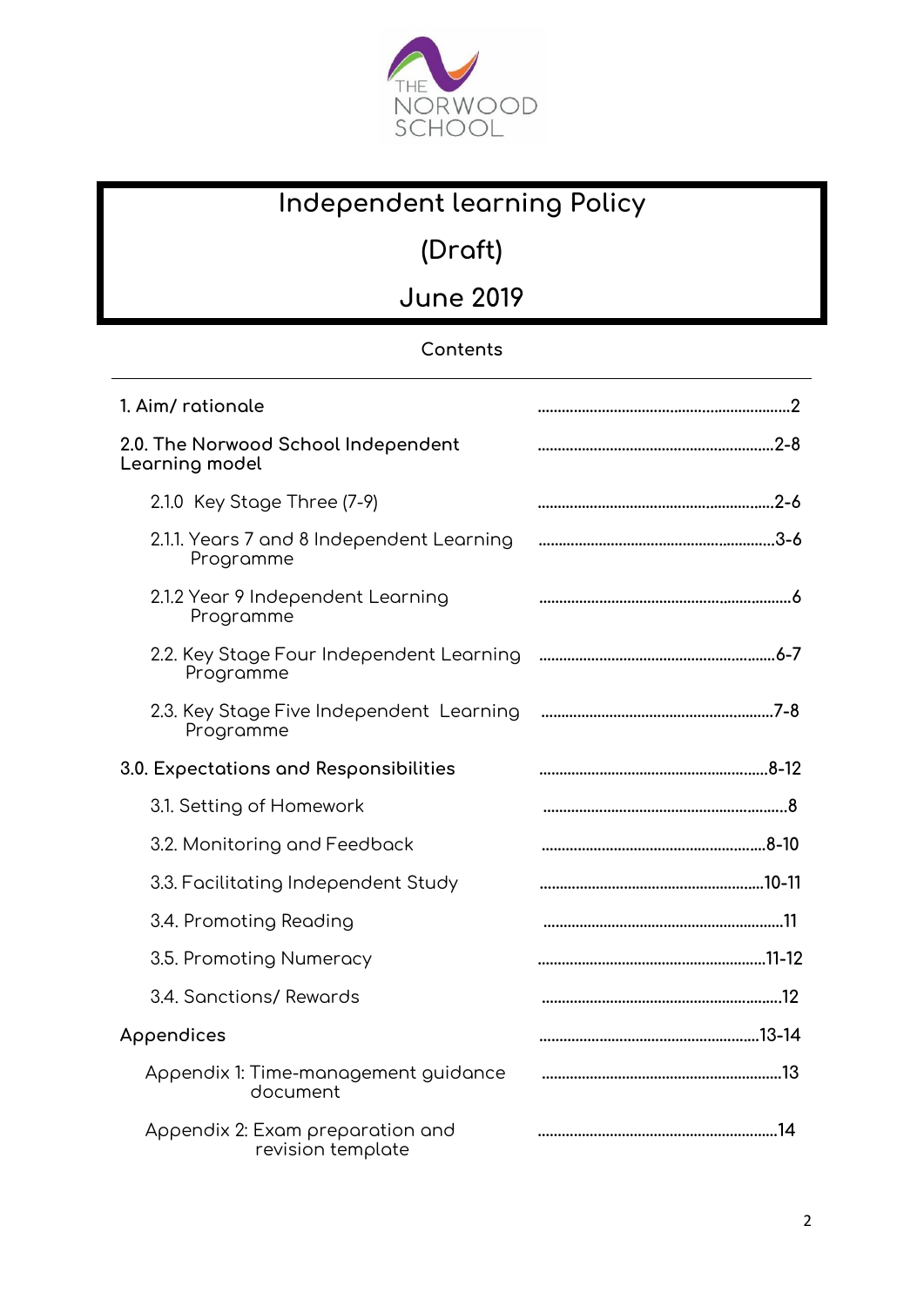## **1. Aim/rationale**

Independent learning provides students with the tools they need to take their learning beyond the classroom and develop the key life skills of independence, responsibility, resilience and active curiosity.

To achieve this, teachers must base tasks on sound pedagogical principles that 'make things stick' for students. They must also seek to remove barriers to independent learning, through a constructive dialogue between school, student and parents.

Homework is instrumental in:

- Consolidating work covered in class and embedding it in learning;
- Extending work covered in class to develop confidence;
- Bolstering learner independence, resilience and ownership;
- Developing a healthy curiosity in the larger world;
- Modelling and embedding effective reading and research skills;
- Preparing students for future learning:
- Creating positive learning experiences inside and outside of school;
- Involving parents and carers in their child's learning.

This policy works alongside The Norwood School's Fair Workload Charter, Marking & Feedback and Assessment policies.

#### **2.0. The Norwood School Independent Learning model**

At the Norwood School, homework, projects, revision and reading for pleasure are referred to as **Independent Study.** 

#### **2.1.0 Key Stage Three (7-9)**

Independent Study differs in Years 7 & 8 to Year 9, due to different key priorities:

#### Key priorities for Years 7 and 8:

- Secure effective transition from Key Stage Two and build on the knowledge, skills and understanding students have acquired;
- Develop good learning habits from the outset;
- Showcase students' work and raise the profile of secondary early years students;
- Foster and maintain enjoyment, enthusiasm and curiosity.

#### Key priorities for Year 9:

- Build a solid base of core knowledge, skills and understanding to enable successful transition to Key Stage Four;
- Help students see the relevance of subjects in terms of the larger world of education and employment;
- Ensure students can think in an informed way about their future career;
- Develop a range of independent learning and revision strategies.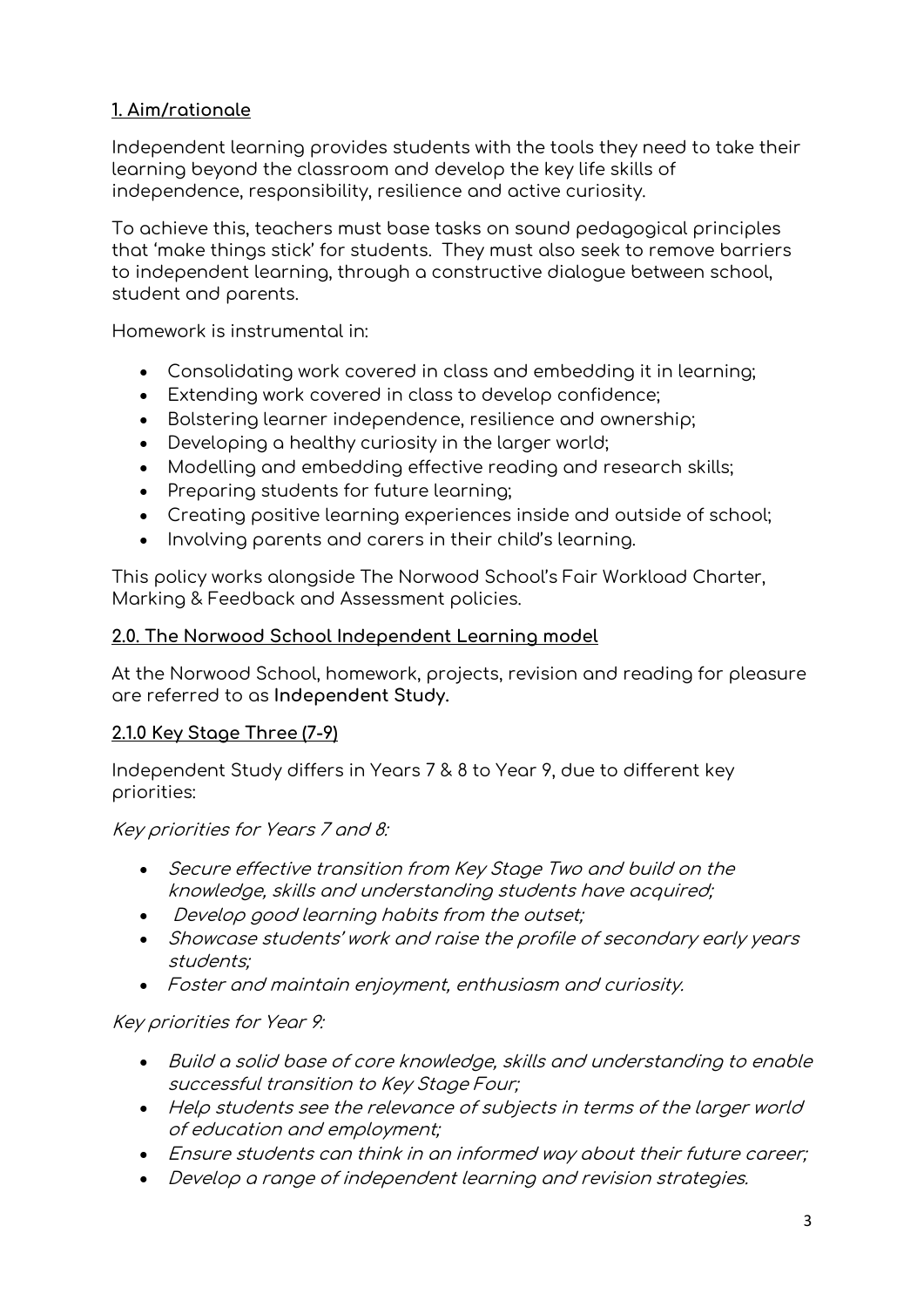### **2.1.1. Years 7 and 8 Independent Learning Programme**

In Years 7 and 8, there are two main aspects to Independent Study; the termly cross-curricular project and the Independent Learning booklet (ILB).

Year 7 are not set Independent Study tasks in the autumn term to allow smooth transition to secondary school. Instead, they will receive their Independent Learning Booklet (see section ii below) at the beginning of the academic year (although for the academic year 2019-20, these will be introduced in half term 2 of autumn term).

#### i) Termly cross-curricular projects:

Students receive their summer project during their induction interviews in Year 6. These are taken in and marked by Year 7 tutors/ Projects are displayed, shared and prizes awarded for exceptional work and effort.

Year 7 and 8 projects operate on a cross-faculty rota. A group of faculties take group responsibility for one cross-curricular extended project once a year in 7 and 8.

| When                           | Suggested Project                    | Suggested faculties<br>responsible                          |
|--------------------------------|--------------------------------------|-------------------------------------------------------------|
| Summer holiday<br>(transition) | 'Learning around the<br>world)       | Year 7 team                                                 |
| Year 7 Autumn term             |                                      |                                                             |
| Year 7 Spring term             | 'The Crowning Dales<br>evacuation'   | English, Geography,<br>History, Drama, Dance,<br><b>MFL</b> |
| Year 7 Summer term             | 'Food glorious food-<br>for thought' | RS, Citizenship, ICT, PE,<br><b>Visual Arts, Science</b>    |

#### Year 7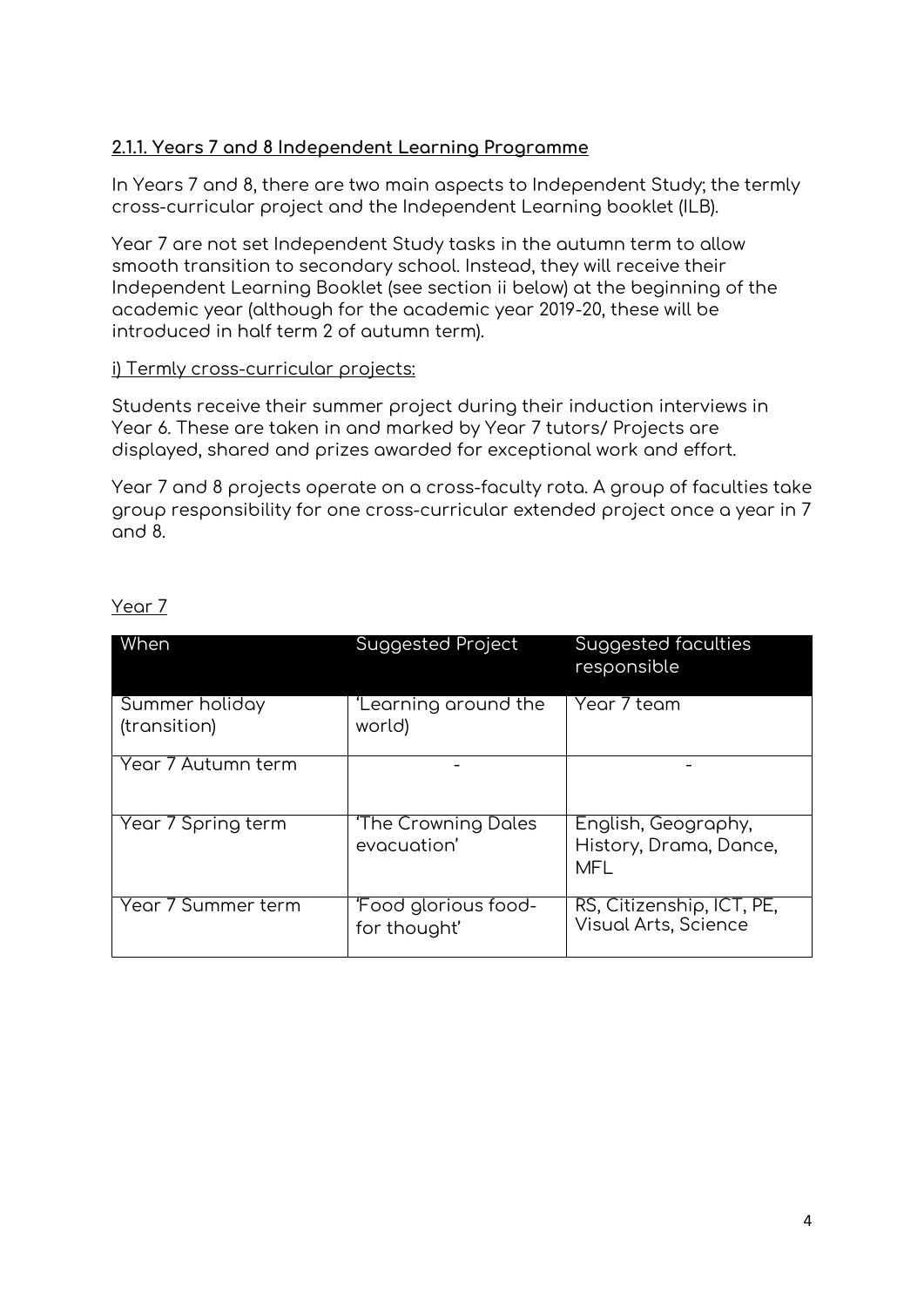#### Year 8

| When               | Suggested Project             | Suggested faculties<br>responsible             |
|--------------------|-------------------------------|------------------------------------------------|
| Year 8 Autumn term | Positive Language<br>Campaign | English, Citizenship, ICT,<br>RS               |
| Year 8 Spring term | <b>Travel Guide</b>           | Geography, History, MFL,<br><b>Visual Arts</b> |
| Year 8 Summer term | Get Moving' Kit               | Science, Drama, Dance,<br>PE                   |

Marking and feedback are shared across faculties responsible for a project. Feedback for the projects will provide detail on where students have been successful, how they could have been more successful, and teachers will comment on effort, commitment and time-management.

#### ii) The Independent Learning Booklet (ILB)

The ILB provides a clear structure for students in Years 7 and 8 for Independent study. It should include (for each subject):

- Key content for the course, arranged into units, modules or learning cycles;
- Clear guidance on how to memorise, revise and practice effectively;
- Relevant reading that students can complete around the subject;
- Possible relevant trips and visits that students could undertake outside of school;
- Links to online resources with relevant passwords/ instructions (Educake, Linguascope, Hegarty).
- Practice exercises/ tasks/ questions with answers/ models at the back so students can self-correct;

Students in Years 7 and 8 are expected to spend 30-45 minutes per subject per week using the ILBs.

The ILB will be one single booklet for all subjects for students to take home.

Teachers will measure their impact through regular informal assessment (e.g. progress tests, quizzes) and will refer to the ILBs to guide them in their revision.

If faculties use online independent study resources that generate usage data (e.g. Hegarty, Educake), then teachers should regularly use the data on student usage to reward and motivate, as well as review/ address low usage.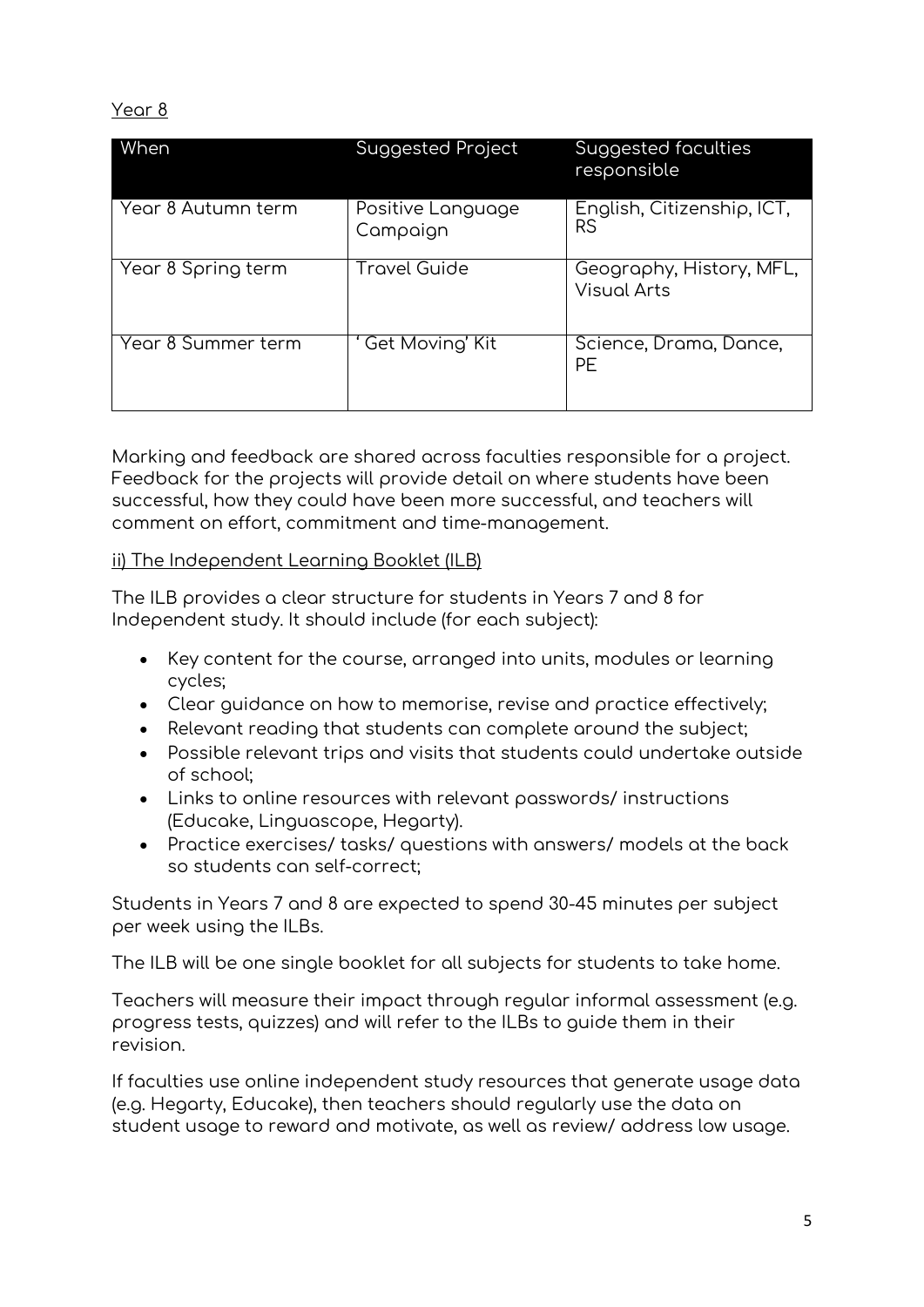ILBs will be periodically recalled by the Year 7 and 8 pastoral team to monitor uptake and impact.

#### iii) Timeline for launch of new Independent Study model (years 7 and 8)

**From the academic year 2019-2020**, year 7 will not receive homework for the first half-term. The focus will be on acclimatising to their new environment and developing strong routines around organisation and preparedness.

**For the academic year 2019-2020**, year 7 will receive their Independent Learning Booklets for all subjects at the start of **half-term 2 of autumn term**. From then on, these will be given to year 7 students from the start of the year.

**From the academic year 2019-2020**, year 7 will receive their first project at the beginning of Spring Term. **From academic year 2020-2021**, Year 7 will receive a project at the beginning of every term.

Year 8 will receive their first collaborative learning project in **autumn term of the academic year 2019-2020**. They will receive their first Independent Learning Booklets in spring term of 2020. In subsequent years, they will receive them from the start of the academic year (see table below):

| When                     | Year 7                                                             | Year 8                        |
|--------------------------|--------------------------------------------------------------------|-------------------------------|
| Autumn term: Half term 1 | No project set. Focus<br>on transition and<br>independent reading. | Cross-curricular<br>project 1 |
|                          | Half term 2   ILBs introduced                                      |                               |
| Spring Term              | Cross-curricular<br>project 1                                      | ILBs introduced               |
|                          |                                                                    | Cross-curricular<br>project 2 |
| Summer term              | Cross-curricular<br>project 2                                      | Cross-curricular<br>project 3 |

Timeline for 2019-2020:

#### Timeline for 2020-2021:

| When         | Year 7                                                                                | Year 8                        |
|--------------|---------------------------------------------------------------------------------------|-------------------------------|
| Autumn term: | <b>ILBs introduced</b>                                                                | ILBs introduced               |
|              | No project set. Focus<br>on transition and<br>independent reading.<br>ILBs introduced | Cross-curricular<br>project 1 |
| Spring Term  | Cross-curricular<br>project 1                                                         | Cross-curricular<br>project 2 |
|              |                                                                                       |                               |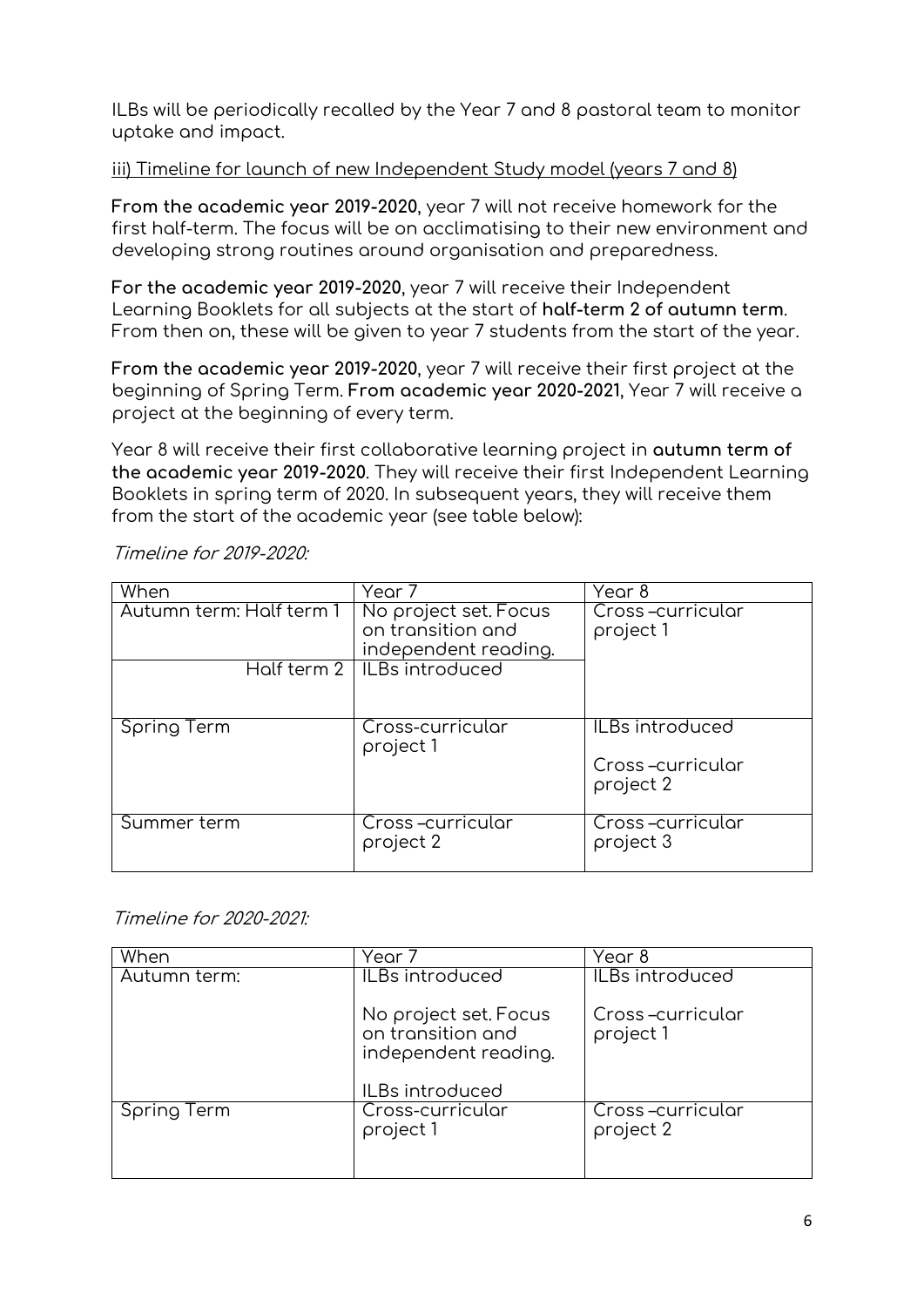| Summer term | Cross-curricular<br>project 2 | Cross-curricular<br>project 3 |
|-------------|-------------------------------|-------------------------------|
|             |                               |                               |

#### **2.1.2 Year 9 Independent Learning Programme**

In year 9, Independent Study is set weekly, with emphasis on securing the fundamental knowledge, skills and understanding for successful transition into Year 10.

Tasks set should fall under the following categories:

**Preparation:** Learning future content through independent research or directed reading.

**Extension:** Continuation/ elaboration of learning to a more sophisticated level of detail or difficulty, or doing something **new** with what they have learnt.

**Consolidation:** Embedding skills/knowledge acquired in lessons through practice/ repetition/ testing.

**Review:** Developing a range of revision strategies in a specific area of study.

Independent Learning tasks will be set weekly on Show My Homework and monitored by teachers and faculty leaders. Students are expected to spend 30-45 minutes weekly per subject, or bi-weekly for subjects taught less than 3 periods per week.

#### **2.2. Key Stage Four Independent Learning Programme**

Year 9 into 10 is a key transition point in students' academic journey, and can accompany a dip in attainment if students do not develop effective revision and independent learning strategies. Students need to cope with higher demands on their time and commit larger quantities of academic material to their long-term memory to be recalled under exam conditions.

As with Year 9, Independent Learning tasks in Years 10 and 11 are set under the categories of **preparation, consolidation, extension** and **review**. Students are expected to spend at least 60 minutes per week per foundation subject, or 90 minutes per core subject on independent study.

In Key Stage 4, faculties should ensure that:

- Systems of monitoring are tightly regulated and that students in Key Stage 4 are supported but also held accountable for completing work to deadlines;
- Programmes of support/ intervention are in place from the beginning of year 10 in order to address underachievement;
- Students in their subjects have the materials and guidance they need to revise effectively in their subject;
- PLCs (Personalised Learning Checklists) are in place for students to navigate through what they can and cannot yet do confidently;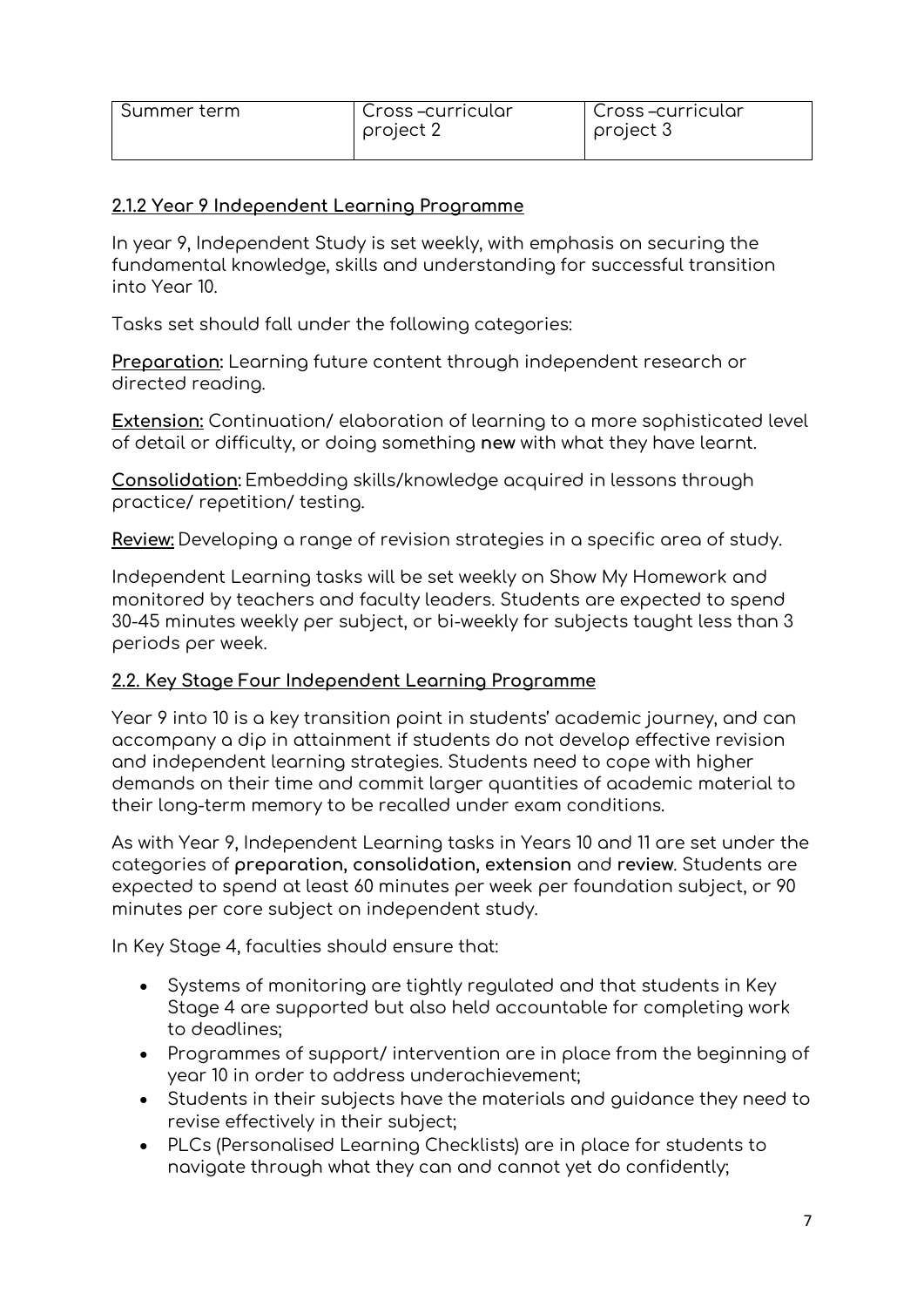- Communication with parents is regular and timely in order to avoid the widening of gaps in knowledge and decline student engagement;
- Independent Learning tasks should space out practice and interleave old with new content and ensure that students are made to retrieve information from memory, solve problems, elaborate/ extend the knowledge and widen their repertoire of learning styles.

In Key Stage 4, the pastoral teams will ensure that:

- Students are given clear guidance on how to effectively manage their time (see guidance sheet in Appendix 1. downloadable from the school website);
- Students complete an exam preparation and revision timetable and stick to it (see Appendix 2);
- An overview is maintained of where students are falling behind;
- Students' well-being is monitored in terms of stress, anxiety and potential depression associated with the build up to exams, with appropriate safeguarding measures taken;
- Parents know how to support their child in the lead up to exams;
- Students and parents are aware of what it means to be 'exam ready' (see 'Exam Ready' guidance booklet on the school website).

### **2.3. Key Stage Five Independent Learning Programme**

Students face considerable challenges when coming from the interventionrich experience of Year 11 to Key Stage 5, due in part to the largely linear nature of Key Stage 5 exams. Teachers should set tasks that also fulfil the functions of **preparation, extension, consolidation** and **review**. In addition, tasks set should involve the following:

- Extensive reading and effective note-taking;
- A range of advanced research strategies;
- Developing awareness of the wider world, culture and workplace that pertain to the subject;
- The development of critical thinking skills.

Teachers do not need to mark note taking, but students books/ folders will be scrutinised for evidence of organisation, presentation, independent learning, assessment criteria and student curriculum plans.

Students in Years 12 and 13 should commit to 5 hours of independent study. This includes use of study periods.

Students are expected to have completed preparatory work prior to lessons; failure to do so may result in their forfeiting the right to attend a lesson until all outstanding work is completed in their own time, through Compulsory Catch-up Club (after school in the Study Zone). Teachers will record this as yellow infringement on Behaviour Watch.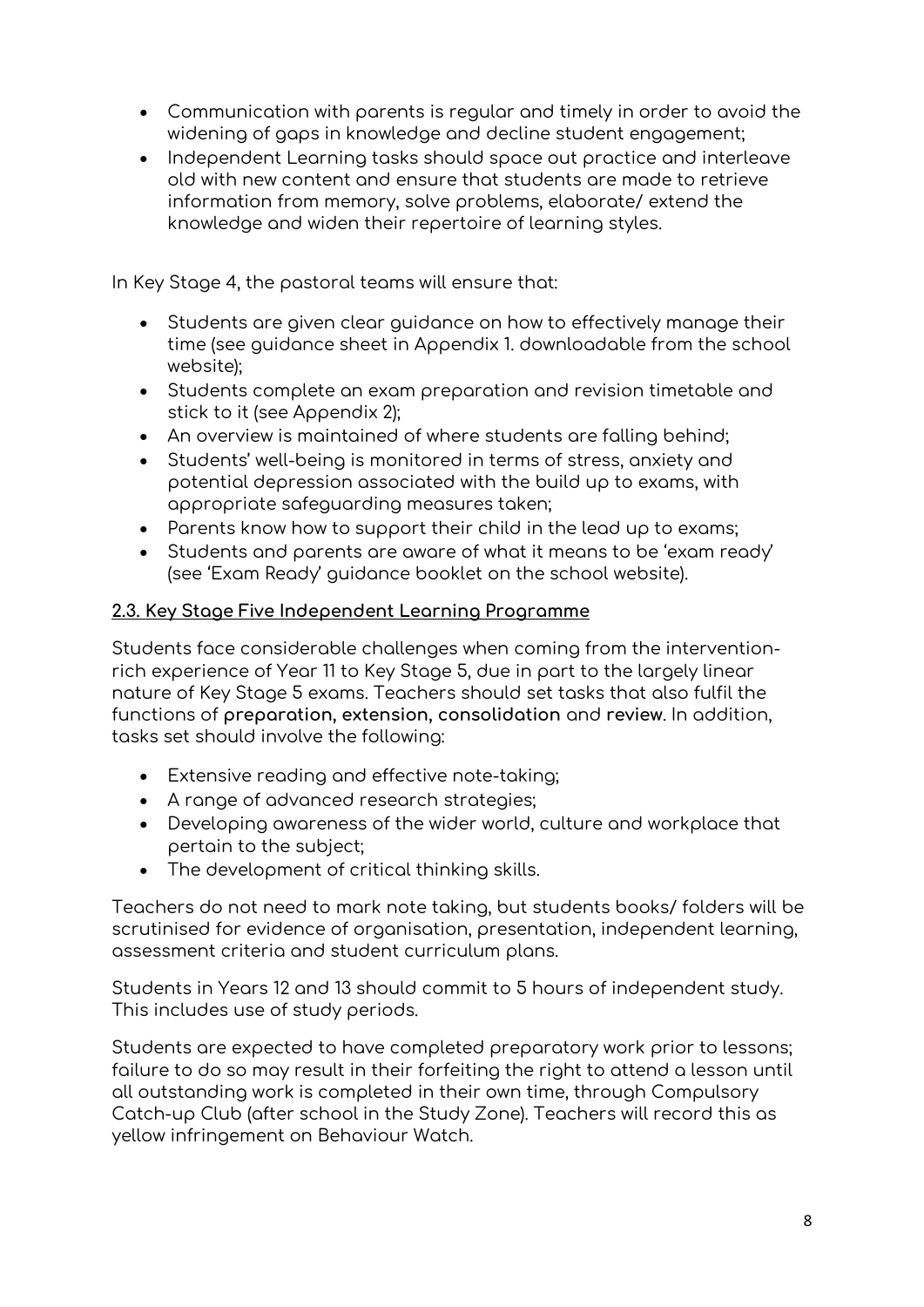When a faculty has used sanctions/ home contact to no effect, a referral can be made to the SSSP (Student Services Support Programme). Students will then be registered and required to study independently from more structured work provided by subject specialists until students have made the necessary progress.

All faculties will provide an independent study booklet for the SSSP, and **will ensure PLCs are in place for each student**. Student-friendly versions of PLCs will be used by students, to structure and plan their Independent Study.

Due to the sheer quantity of content to be covered, students in Key Stage 5 must be able to independently learn key course content and read extensively outside of the classroom. This entails a more learner-centred model at Key Stage 5 which could involve a 'flipped classroom' approach, where students undertake the learning themselves for the follow-up work to be completed in the lesson.

#### **3.0 Expectations and responsibilities**

Independent Learning tasks should be engaging, varied, meaningfully integrated into curricula and relevant to lessons. Staff will regularly monitor and 'light-mark' tasks in line with the school's Marking and Feedback Policy.

All students should be encouraged to attend extra-curricular provision that widens their interests along the larger curricular dimensions of sports/fitness, the Arts, cultural awareness, communication and research skills.

Teachers should aim to promote wider reading through the Independent Learning tasks they set and within their curriculum.

#### **3.1 Setting of homework**

All core tasks are to be set on Show My Homework (SMHW). Tasks will be clearly explained by teachers in lessons, and physical copies of any necessary resources provided.

If parents or students have a query about homework, the student should seek the teacher out in the first instance or the parent should contact the form tutor. It is not an expectation that staff communicate with parents or students via the SMHW messaging function.

Teachers setting homework should not assume that students have access to ICT at home and ensure tasks are accessible to all.

#### **3.2. Monitoring and Feedback**

The table below outlines what tasks are set, how often they are monitored and how feedback is delivered.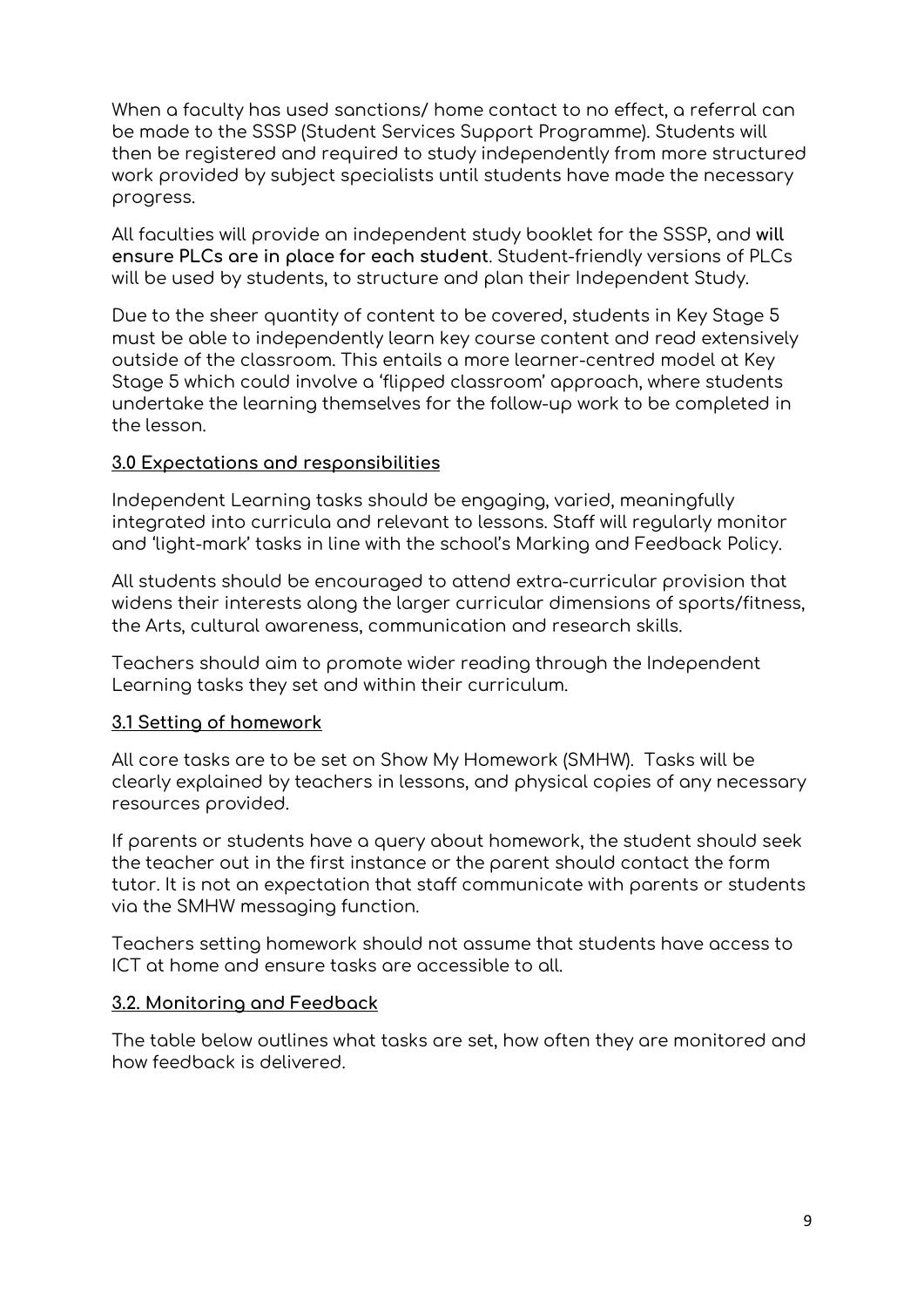| Year    | Tasks                                                         | Frequency                                         | Monitoring/<br>Feedback                                                                                                                                                   |
|---------|---------------------------------------------------------------|---------------------------------------------------|---------------------------------------------------------------------------------------------------------------------------------------------------------------------------|
| $7 - 8$ | Independent study, using<br><b>ILBs</b>                       | Weekly                                            | Students can self-<br>correct at home/<br>tick off and reflect<br>upon tasks they<br>have completed<br>using the ILBs.                                                    |
|         |                                                               |                                                   | ILBs are recalled<br>by tutors termly                                                                                                                                     |
|         |                                                               |                                                   | Teachers check<br>impact through<br>informal<br>assessment                                                                                                                |
|         | Extended, Cross-curricular<br>Projects                        | Termly                                            | Personalised,<br>written feedback<br>given by faculties<br>attached to a<br>project.                                                                                      |
|         |                                                               |                                                   | Completion of<br>projects<br>monitored and<br>logged via Show<br>My Homework.                                                                                             |
|         |                                                               |                                                   | Recognition of<br>achievement<br>through showcase<br>events and<br>prominent display<br>of work.                                                                          |
|         | Reading for pleasure                                          | Weekly                                            | Monitored by<br>tutors and made a<br>feature of form<br>time oracy<br>activities.                                                                                         |
| 9       | Preparation, Extension,<br>Consolidation and Review<br>tasks. | Weekly<br>(30-45 minutes per<br>subject per week) | Monitored by<br>class teachers on<br>a weekly basis,<br>HOFs on a<br>monthly basis and<br>SLT on a half-<br>termly basis (deep<br>dives)<br>Homework is light-<br>marked. |
|         | Reading for pleasure                                          | Weekly                                            |                                                                                                                                                                           |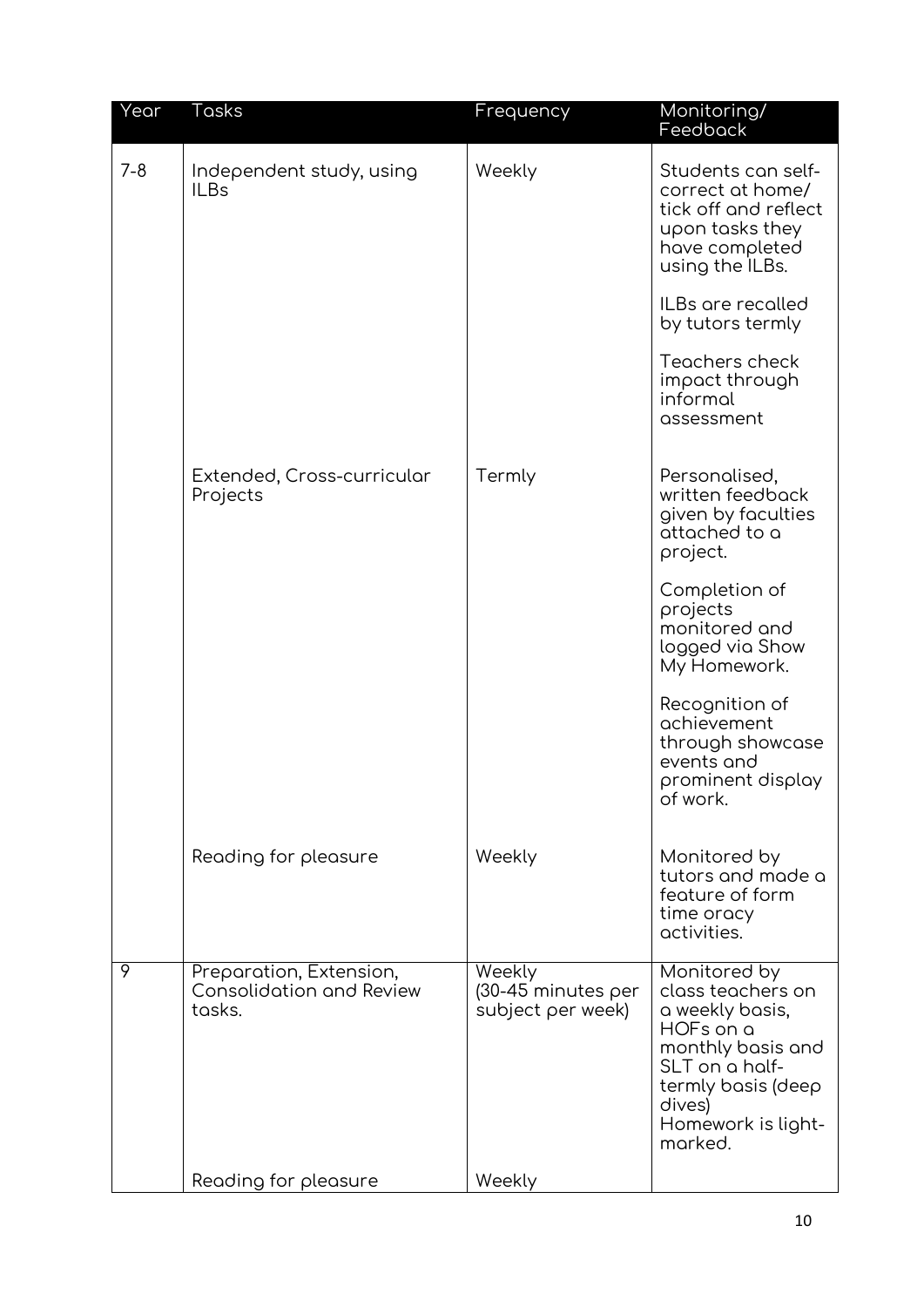|           |                                                                      |                                                                                                                                   | Monitored by<br>tutors and made a<br>feature of form<br>time oracy<br>activities.                                                                            |
|-----------|----------------------------------------------------------------------|-----------------------------------------------------------------------------------------------------------------------------------|--------------------------------------------------------------------------------------------------------------------------------------------------------------|
| $10 - 11$ | Preparation, Extension,<br><b>Consolidation and Review</b><br>tasks. | Weekly<br>60 minutes per<br>subject per week<br>(Foundation<br>subjects)<br>90 minutes per<br>subject per week<br>(Core subjects) | Monitored by<br>class teachers on<br>a weekly basis,<br>HOFs on a<br>monthly basis and<br>SLT on a half-<br>termly basis (deep<br>dives/line<br>management). |
| $12 - 13$ |                                                                      | Lesson to lesson<br>as appropriate.<br>4 hours per week<br>in year 12<br>5 hours per week<br>in year 13                           | Monitored by<br>class teachers on<br>a weekly basis,<br>HOFs on a<br>monthly basis and<br>SLT on a half-<br>termly basis (deep<br>dives/line<br>management). |

### **3.3. Facilitating Independent Study.**

Recommended approaches for staff when planning Independent Learning tasks:

- Planning tasks that involve students actively retrieving information from memory, as opposed to merely practicing where no recall is required;
- Spacing out practice and interleaving practice of different topics or subjects;
- Including tasks that involve students trying to solve a problem with the foundation of knowledge they have;
- Ensuring students can elaborate on prior knowledge by doing something new with material they already know;
- Encouraging students to widen their repertoire of learning styles, as opposed to catering for preferred learning styles.

Practical considerations to bear in mind:

If students are required to print, arrangements must be made to facilitate student access to printers/ resources.

**It should not be assumed that all students have access to ICT to complete homework, or benefit from having a quiet place to work at home**. The library plays an important role in providing access to ICT and space to work, before school (from 8:00- 8:30), during break and lunchtime and after school (from 2:50-5:00). Regular Independent Study clubs in KS3 and KS4 are also in place as a supportive measure for students, and are planned and organised by faculties in the first instance. Coordination of provision should then take place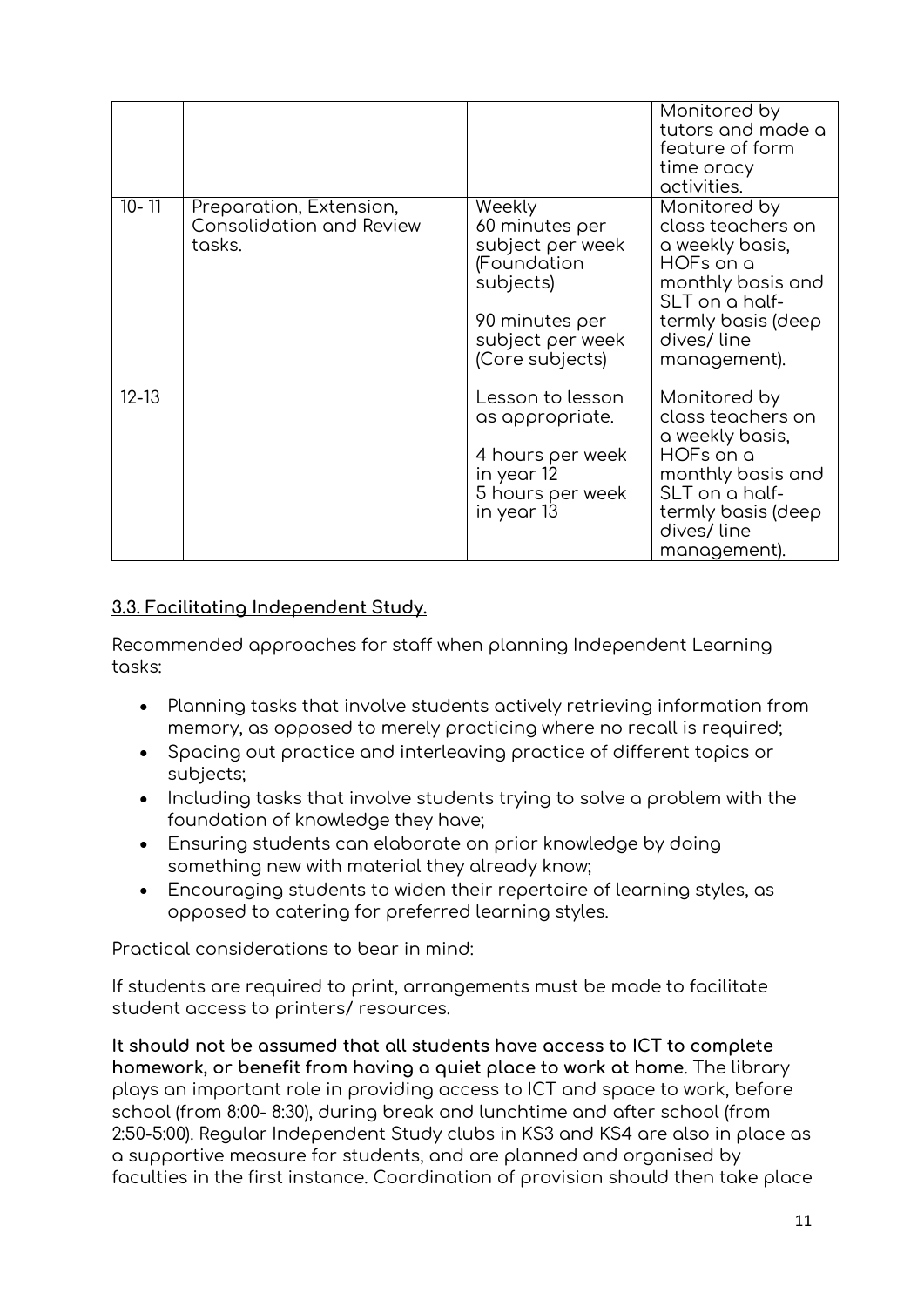via heads of year. Support staff can be allocated to clubs via the SEN department.

It is also desirable that faculties promote and exploit the library as a resource, through inclusion of reading lists, well-planned library lessons and research tasks.

#### **3.4. Promoting reading**

Extensive reading for pleasure has proven benefits for cognitive development and academic performance, as well as well-being and happiness. It is the responsibility of all teaching staff to communicate to students the joys and benefits associated with reading for pleasure.

It is an expectation that students are always in the process of reading something for pleasure, fiction or non-fiction (e.g. periodicals, newspapers, journals, magazines, blogs, and articles).

Tutors will facilitate sharing and discussion of what students are reading. Form time activities will include silent reading in Years 7 and 8.

In year 7, a key focus for tutors from the outset is to get every student reading.

Faculties will provide reading lists that include a range of text types and develop interest and curiosity in the subject. Reading opportunities will feature prominently in schemes of learning and will develop the skill of reading a range of texts independently and strategies to deal with unfamiliar language.

#### **3. 5. Promoting numeracy**

The Norwood School is committed to removing poor numeracy as a barrier to academic performance and access to future opportunities.

Faculties will further develop students' functional Maths skills through including relevant aspects of numeracy in their own curricula, and having an awareness of what mathematical skills/ students acquire in Key Stage 2.

Independent project tasks in Years 7 and 8 will aid independent mastery of key Maths skills as relevant to the Key Stage 3 curriculum.

Weekly Maths homework in Year 9 will consolidate a solid grounding in the key Mathematical skills and concepts required for Key Stage 4 study.

In Years 10 and 11, data-driven targeted intervention will take place in the form of tutorials and extra-curricular sessions designed to bridge the emergent gaps in learning.

The ILBs in Years 7 and 8 will also contain key functional Maths content (e.g. times tables, how to divide) in line with the school approach to teaching these (e.g. the agreed method for long division).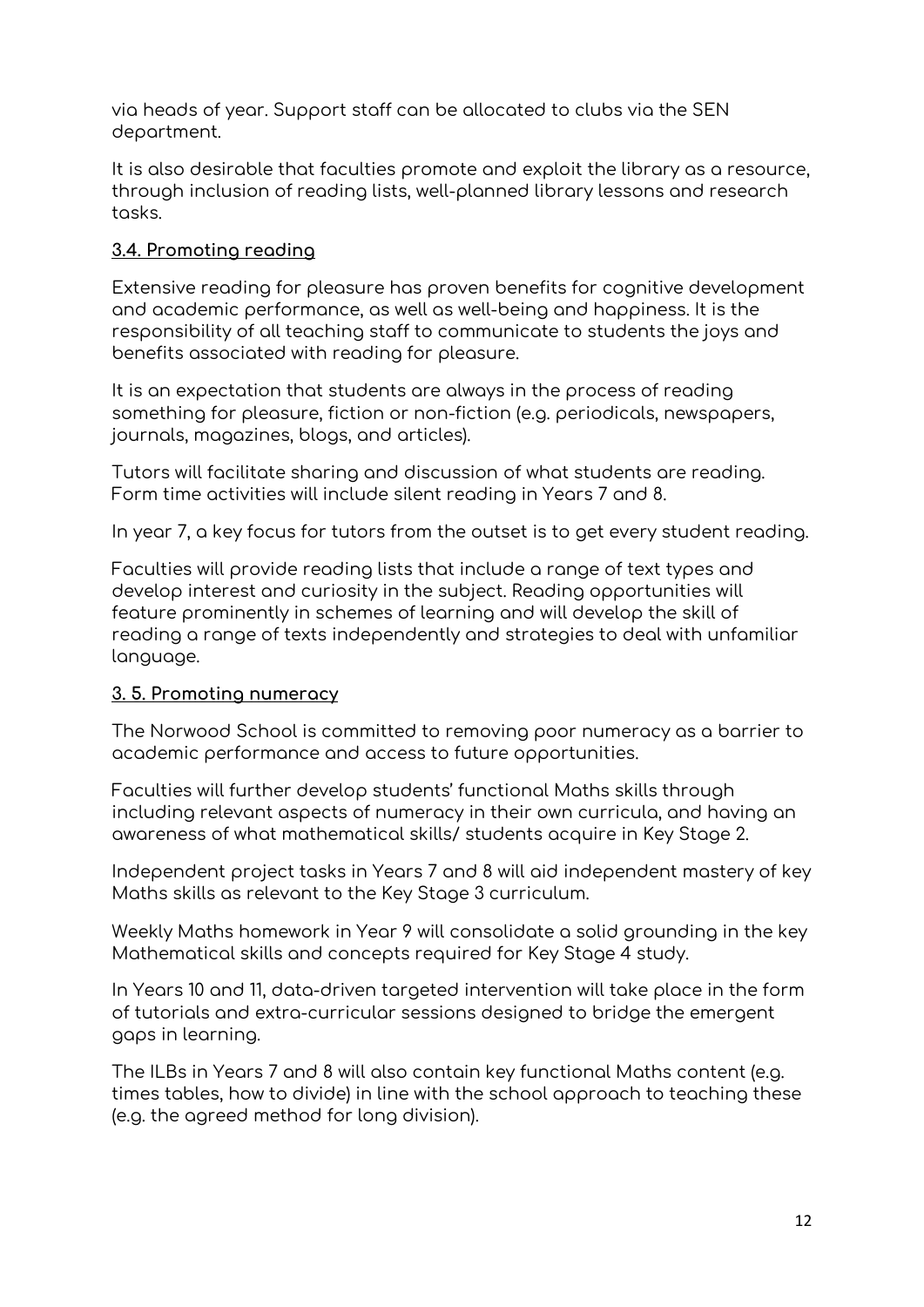Numeracy also forms part of the tutor time programmes across all year groups and tutors should work consistently within the agreed programme for the year group.

#### **3.6. Sanctions/ rewards**

Positive reinforcement should be the cornerstone of teacher feedback on Independent Learning tasks. Completion of work to a good or improved standard can be addressed in the following ways:

- A positive phone call home;
- Giving Behaviour Watch Points;
- Faculty rewards systems (reward trips, positive postcards home);
- Recognition in Year assemblies/ tutor time;
- Featuring students' work in classroom display;
- Referring explicitly to good pieces of work in the lesson;
- Introducing a competitive element (e.g. through league tables for usage of Hegarty Maths)

Non-completion of Independent Learning tasks can be addressed by teachers, departments and faculties in the following ways:

- Logging via the 'No Homework' tab on **Behaviour Watch**, which will trigger a text message home;
- Arranging a class detention for the student to complete the outstanding homework task;
- Phoning a parent to discuss barriers to homework completion
- Faculty-led homework clubs;
- For repeated non-completion, a faculty-led longer homework detention;
- Issuing a faculty homework report;
- If homework is not being completed across a range of subjects, tutors to issue a homework report.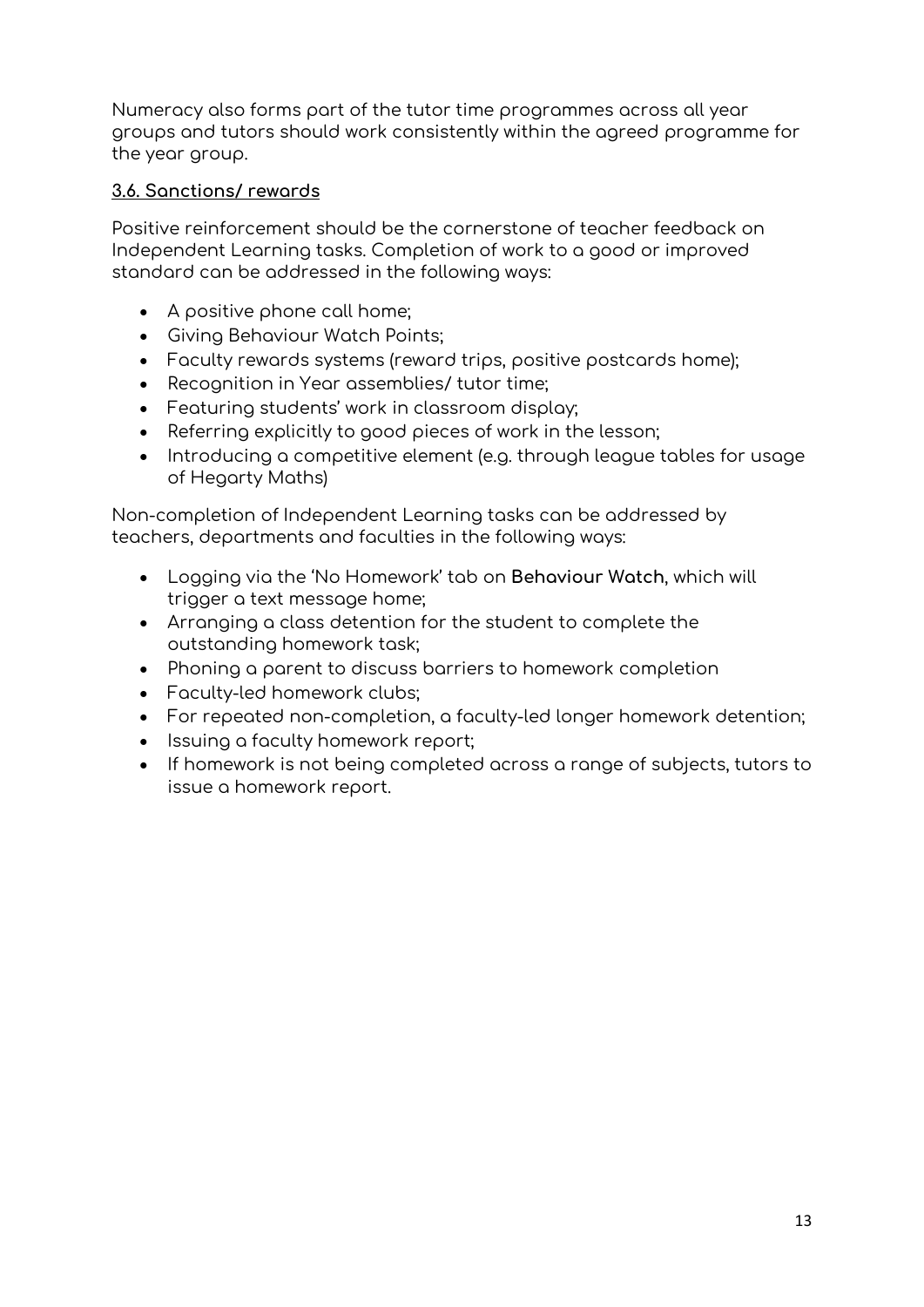#### **Appendix 1: Time-management guidance (downloadable from school website)**

#### **How can I effectively manage my time?**

We would like to encourage students to begin planning and managing their time in order to establish effective routines at this stage in the lead up to their GCSEs in a year's time. We have considered ways in which students can successfully organise their time across the week to ensure they consolidate their learning and revise in a meaningful way.

Students will be guided through this in school, but it is important that they are able to take ownership of this at home, and that they are supported in enabling this to happen by their families. At this stage students must reflect on the amount of time they devote to independent study beyond their time in school, both in the evenings and the weekend.

This plan reflects a week, with time broken down into 30 minute sessions. We best learn and retain information in smaller chunks. **This means 20 minutes of active learning, a 5 minute break and 5 minutes checking what has been learnt.** The success to managing time in this way is about establishing a routine across the week—students need to find a rhythm! At the same time, many students share with us that they go to bed late or play on computer games or use their phones into the early hours of the next morning. Students need to get into the habit of 'lights out' at 10pm, in order to rest as growing adolescents, and be alert and ready for learning the next day. It is important that students begin now to work out what works best for them.

#### **Steps to completing this plan—a guide for students...**

- 1. *Quantify your work...what do you have to consolidate and revise?* You need a list of topics for each subject you are studying. The more specific, the better. If you are unsure, ask your teachers about the topics you are covering in Year 10. Make a big chart that details all of your topics.
- 2. *Prioritise your aspects of your learning...which topics need most attention?* Using your list of topics, write a number next to each one from 1 to 10, indicating which topics need most attention in your plan. However, you must cover everything!
- 3. *Establish what you have to do in your week...what other commitments do you have?* Block out across the week the activities that you have to do in addition to your school work. This will include responsibilities in the family, clubs you might attend and other commitments. This is where reflecting on this with your family is so important.
- 4. *Structure your independent study time...what will you revise and when?* Ideally, you would spend at least 3 hours a day outside of your lessons reviewing your learning and completing additional work in relation to what you are studying—in the end this will just become revision. In the lead up to exams, you should be spending at least 6 hours a day at the weekends and in the holidays revising. Vary your revision each day, as you are less likely to get bored if you revise lots of smaller chunks of learning from different subjects. Plot this on your plan.
- 5. *Reward yourself...how will you motivate yourself to work in this way?* It's so important that as well as the time you dedicate to independent study, you also reward yourself. For every 2 hours of study, you should give yourself 1 hour of reward. This will look different for everybody; it might involve meeting up with friends, spending time on a video game, or even the time you devote to social media! Plot this on your plan!
- 6. *Tick off what you have achieved...how will you know what you're confident in and what you need to work on?* Reflect on how well you are doing and keep going back to your big chart of topics.

We hope this is useful and can support students in maximising their potential to achieve in their exams. Students should speak with Mr Harvey or their Form Tutor for help in completing this.